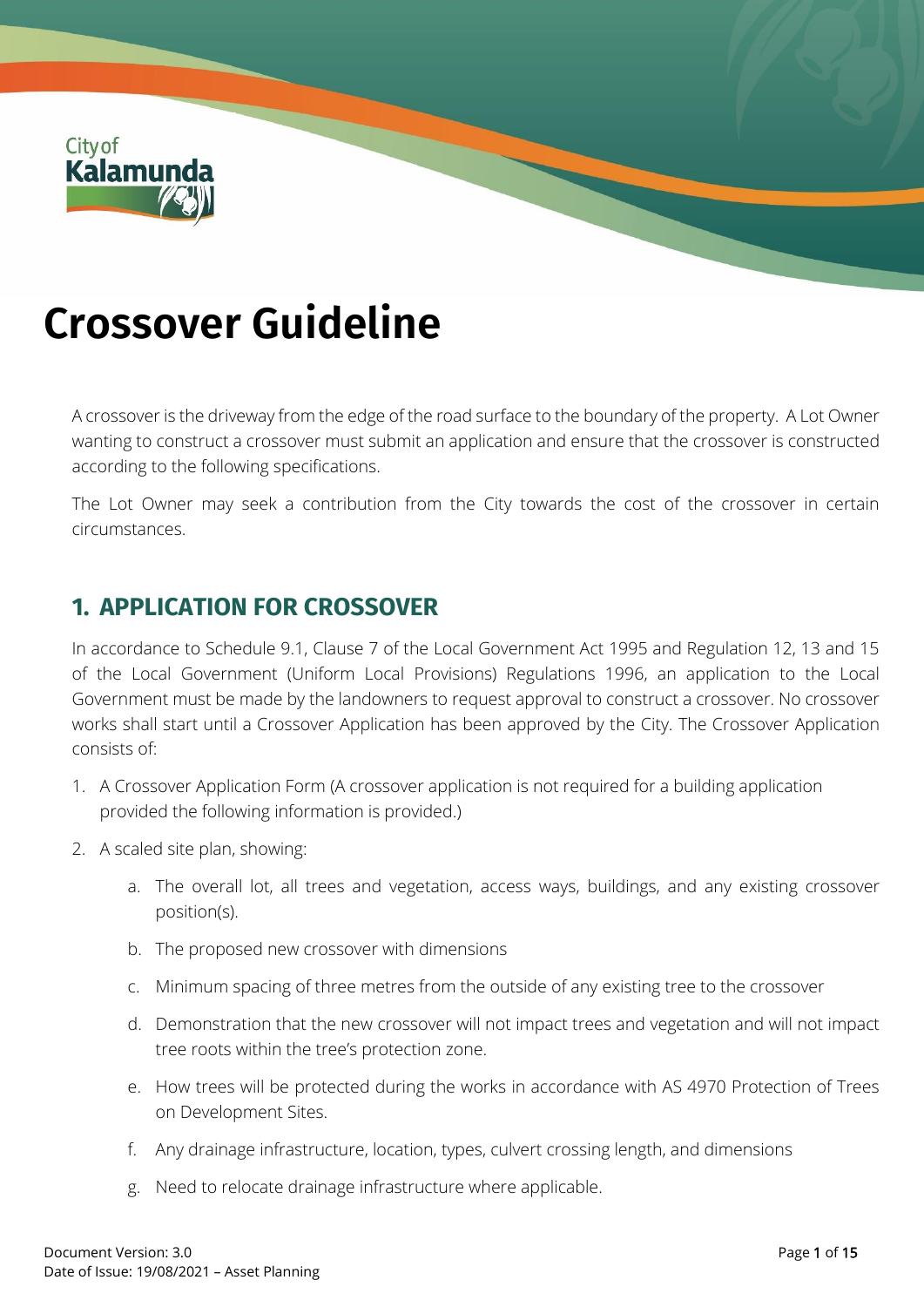

An application fee may be charged to crossover applications to cover the City's costs in lodgement of the application, assessment of the application and inspections. The fee is classified as a "service fee" set under section 6.16 of the Local Government Act 1995 and may be adopted through the City's Budget process in future.

Submit the Crossover Application Form and Site Plan to the City's Asset Services team on [enquiries@kalamunda.wa.gov.au,](mailto:enquiries@kalamunda.wa.gov.au) or by post to PO Box 42, Kalamunda WA 6926.

# **2. APPROVAL BY OTHER STATUTORY AUTHORITY**

Crossovers that are proposed as part of a development application or subdivision application may be approved by the City as part of the application approval or in subsequent compliance of the conditions of development. As part of the development application process, applications with crossovers accessing roads that are Primary Regional Roads known as "red" roads, will be referred by the City to Main Roads WA for assessment. As part of the development application process, applications with crossovers accessing roads that are Other Regional Roads known as "blue" roads, will be referred by the City to DPLH for assessment (DPLH will typically refer the application to MRWA, however DPLH remain the referral authority).

As part of the subdivision application process, applications being initially registered with the WAPC, will be referred out by the WAPC to MRWA or DPLH as above.

Where an approved development application or subdivision application includes the detailed design of a crossover(s), no further application for that crossover will be required by the City. (However, Main Roads WA may still require a separate application for roads under their management). Where an approved development application or subdivision application does not include detailed design of a crossover, then a separate application is required.

Applications for crossovers that access a road managed by Main Roads WA are to be applied directly to Main Roads WA as provided by their Driveways information at [https://www.mainroads.wa.gov.au/technical](https://www.mainroads.wa.gov.au/technical-commercial/technical-library/road-traffic-engineering/guide-to-road-design/additional-road-design2/driveways/)[commercial/technical-library/road-traffic-engineering/guide-to-road-design/additional-road-design2/driveways/](https://www.mainroads.wa.gov.au/technical-commercial/technical-library/road-traffic-engineering/guide-to-road-design/additional-road-design2/driveways/)

Applications for crossovers that access a road that is a Restricted Access Vehicle route, and under the management of the City of Kalamunda, are to be submitted to the City. The City will refer the application to Main Roads WA's Heavy Vehicle Services for review and advice.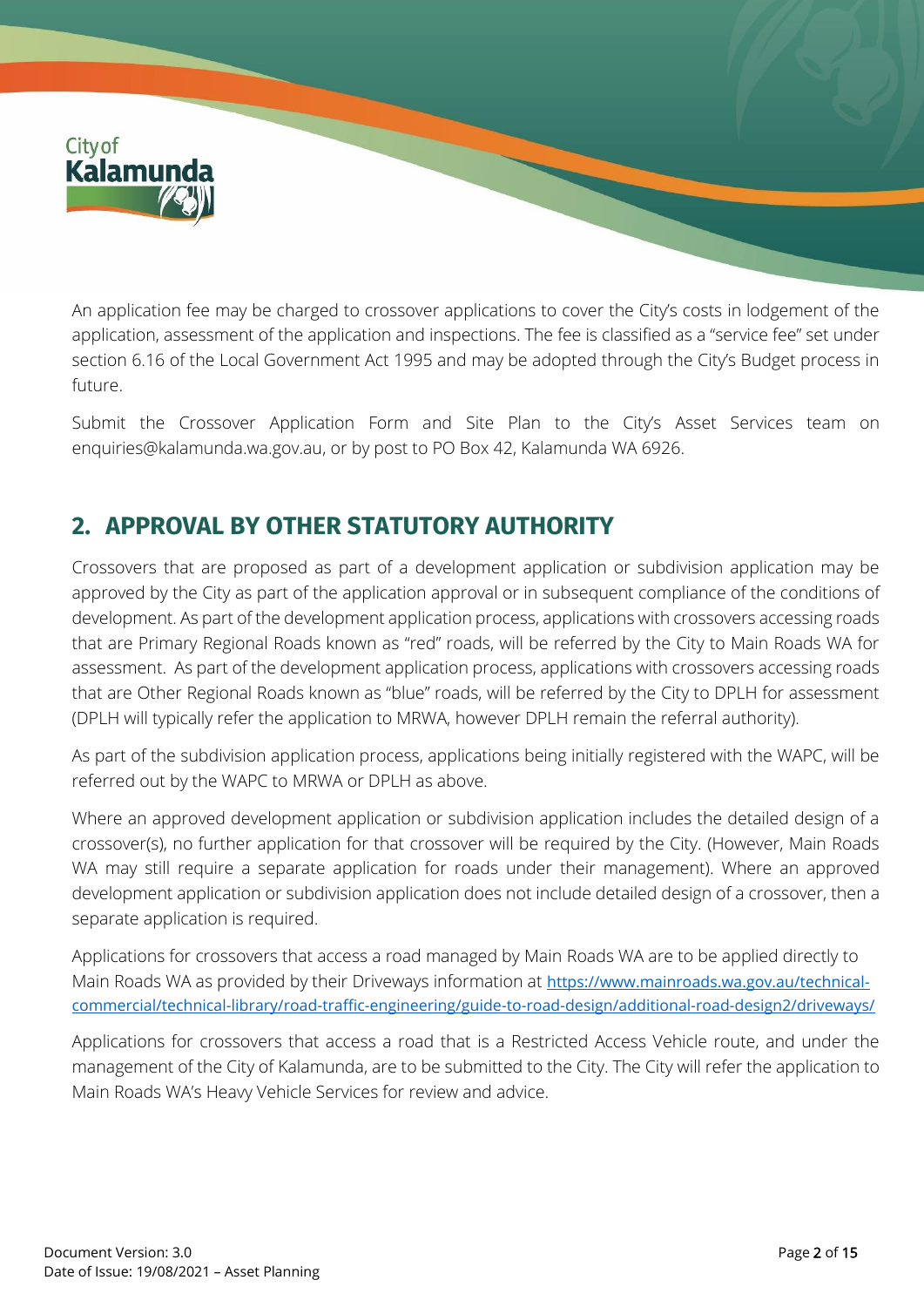

# **3. EXISTING CROSSOVERS**

In accordance with Local Government Act 1995, maintenance of the existing crossover is the sole responsibility of the adjacent property owner to ensure it remains in a safe and trafficable condition once constructed.

No contributions are available to repair or reconstruct crossovers.

# **4. CROSSOVERS FOR DEVELOPMENT APPLICATIONS AND SUBDIVISIONS**

Crossovers that are being constructed as part of a development application or subdivision are to be constructed to the following minimum standard:

| Lot type                                | Title type                                         | Subdivision                                                                                                      | Development                                                                                            |
|-----------------------------------------|----------------------------------------------------|------------------------------------------------------------------------------------------------------------------|--------------------------------------------------------------------------------------------------------|
| Residential<br>Urban                    | Green title (no<br>common access, no<br>battleaxe) | [4] Lot access to road, no<br>formation required                                                                 | [1] Access way fully sealed<br>and drained, full crossover of<br>Asphalt, Concrete, or<br>Brick/Paver. |
| Residential<br>Urban                    | Green title, common<br>access                      | [1] Access way fully sealed<br>and drained, full crossover<br>of Asphalt, Concrete, or<br>Brick/Paver.           | [1] Access way fully sealed<br>and drained, full crossover of<br>Asphalt, Concrete, or<br>Brick/Paver. |
| Residential<br>Urban                    | Green title, battleaxe<br>subdivision              | [2] Access way trafficable<br>and drained, full crossover<br>of Asphalt, Concrete,<br>Brick/Paver, or Chip seal. | Usually no DA applies. Type<br>[1] recommended with<br>building application.                           |
| Residential<br>Urban                    | Strata subdivision                                 | [1] Access way fully sealed<br>and drained, full crossover<br>of Asphalt, Concrete, or<br>Brick/Paver.           | [1] Access way fully sealed<br>and drained, full crossover of<br>Asphalt, Concrete, or<br>Brick/Paver. |
| Residential<br>Rural and Semi-<br>Rural | Green title (no<br>common access, no<br>battleaxe) | [4] Lot access to road, no<br>formation required                                                                 | [2] Access way trafficable and<br>drained, full crossover of                                           |

(The number in brackets [x] is the Type of treatment, for internal reference)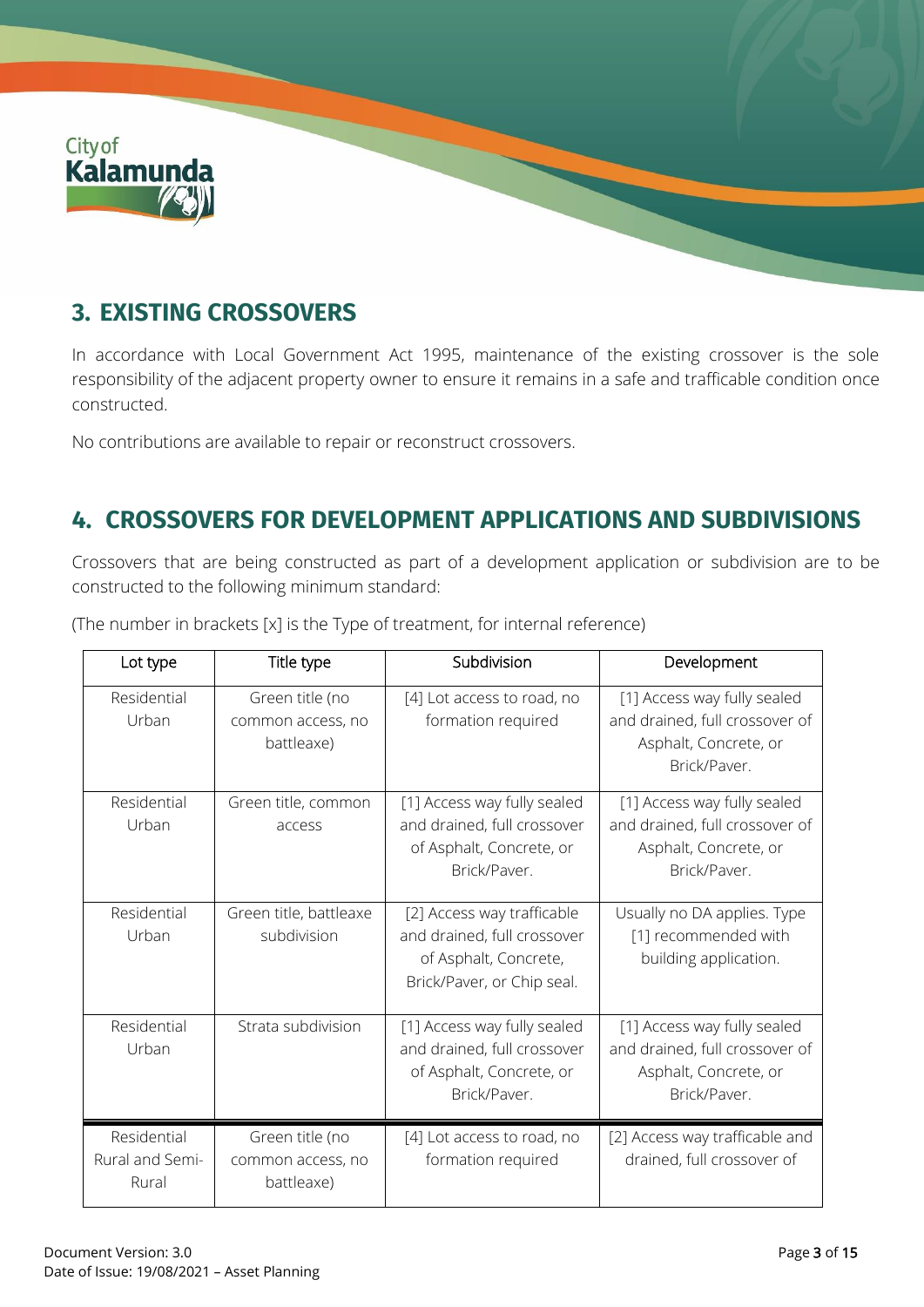

|                                         |                               |                                                                                                                  | Asphalt, Concrete,<br>Brick/Paver, or Chip seal.                                                                 |
|-----------------------------------------|-------------------------------|------------------------------------------------------------------------------------------------------------------|------------------------------------------------------------------------------------------------------------------|
| Residential<br>Rural and Semi-<br>Rural | Green title, common<br>access | [2] Access way trafficable<br>and drained, full crossover<br>of Asphalt, Concrete,<br>Brick/Paver, or Chip seal. | [2] Access way trafficable and<br>drained, full crossover of<br>Asphalt, Concrete,<br>Brick/Paver, or Chip seal. |
| Residential<br>Rural and Semi-<br>Rural | Green title, battleaxe        | [2] Access way trafficable<br>and drained, full crossover<br>of Asphalt, Concrete,<br>Brick/Paver, or Chip seal. | Usually no DA applies. Type<br>[1] recommended with<br>building application.                                     |
| Residential<br>Rural and Semi-<br>Rural | Strata subdivision            | [2] Access way trafficable<br>and drained, full crossover<br>of Asphalt, Concrete,<br>Brick/Paver, or Chip seal. | [2] Access way trafficable and<br>drained, full crossover of<br>Asphalt, Concrete,<br>Brick/Paver, or Chip seal. |
| Commercial<br>Urban                     | Any title type                |                                                                                                                  | [1] Access way fully sealed<br>and drained, full crossover of<br>Asphalt, Concrete, or<br>Brick/Paver.           |
| Commercial<br>Rural and Semi-<br>Rural  | Any title type                |                                                                                                                  | [2] Access way trafficable and<br>drained, full crossover of<br>Asphalt, Concrete,<br>Brick/Paver, or Chip seal. |

The term "trafficable" requires that the construction process outlined below has been completed up to and including the base course, as a minimum. The access way or crossover therefore has a compacted base course surface for vehicles to use until a finished surface is provided from the development.

The term "drained" means that stormwater drainage is effectively managed through the use of v-drains, swales, soakwells, detention basins and similar, designed to meet the required Average Rainfall Intensity (ARI) levels.

Outstanding crossover works cannot be bonded for subdivisions or building applications. The minimum standard must be completed prior to clearance.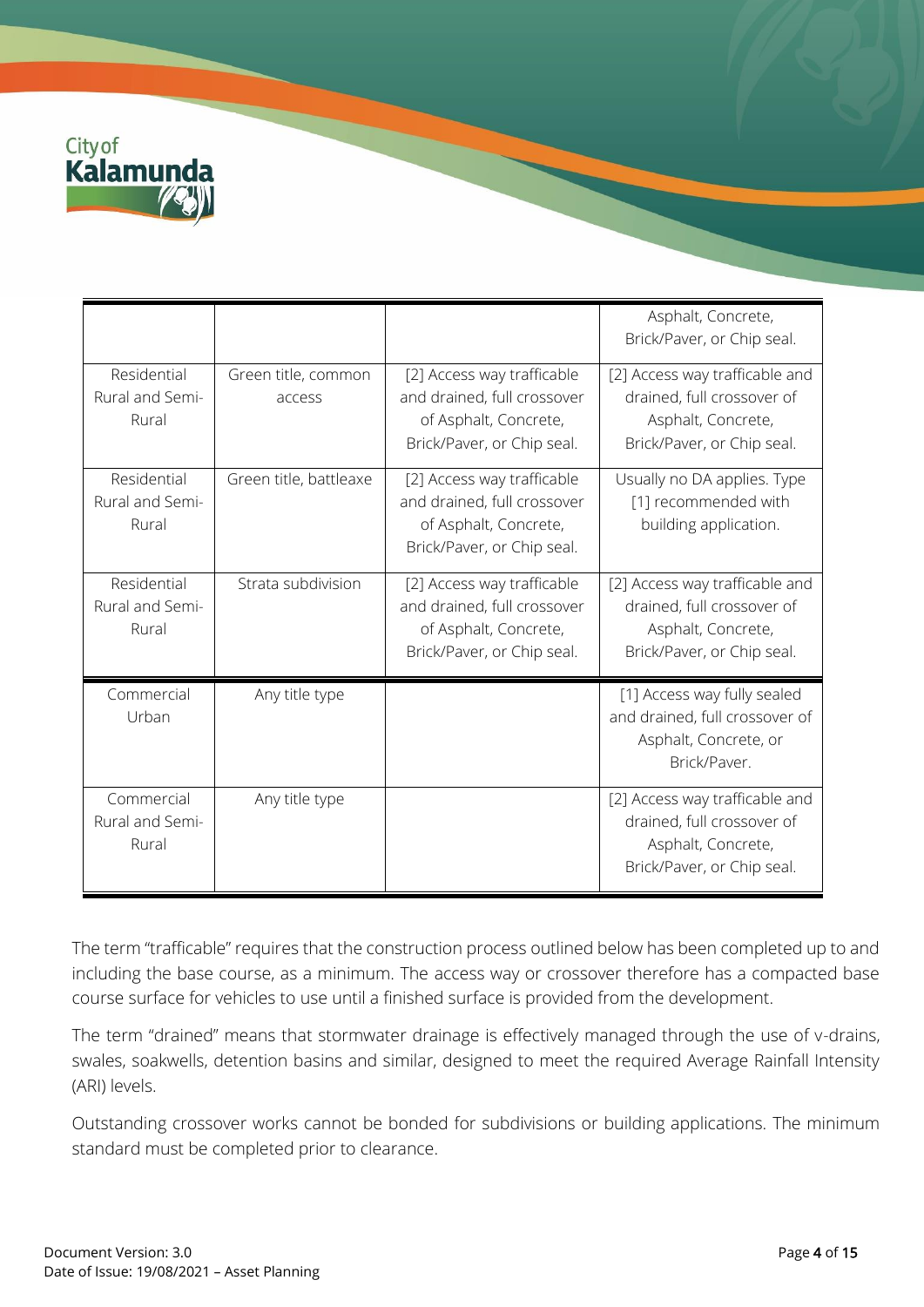

Outstanding crossover works may be bonded for development applications. In determining the value of the outstanding works the minimum standards are to be applied.

# **5. CROSSOVERS FOR COMMON ACCESS WAYS AND STRATA**

For the purpose of access rights and maintenance responsibilities:

- A crossover serves as a common access way where it leads to a common access way within private lots.
- A crossover serves a strata function where it leads to a strata plan lot.

Regardless of whether a crossover serves for common access, strata, or single lot access, the dimensions must comply with these specifications.

Crossovers that have been or are constructed adjacent to each other are not considered to be "shared". Where the side splay (wing) of the crossovers overlap, lot owners are to provide fair and free access as would be provided had the crossovers not overlapped.

In the event that a crossover is being used by two separate lot owners, the owners must make arrangements between themselves for independent access should they require it.

## **6. PROTECTION OF VEGETATION**

It is an offence to remove or damage the City's property and unauthorised street tree removal or pruning may result in prosecution under regulation 5 of the of the Local Government (Uniform Local Provisions) Regulations 1996. Refer to [www.kalamunda.wa.gov.au](http://www.kalamunda.wa.gov.au/) and:

- C-AS-06 Street Tree and Streetscape Policy
- CM-AS-03 Street Tree Preservation Management Procedure

Trees and other vegetation within the road verge must be identified on the relevant development application, building licence application or Crossover Application. The Lot Owner must demonstrate how they will ensure the retention and protection of verge vegetation.

It is prohibited to clear naturally occurring vegetation. In some circumstances a clearing permit may be obtained from the Department of Water and Environmental Regulation (DWER) under the Clearing Regulations of Part V of the Environmental Protection Act (WA) 1986, or the clearing may be of a kind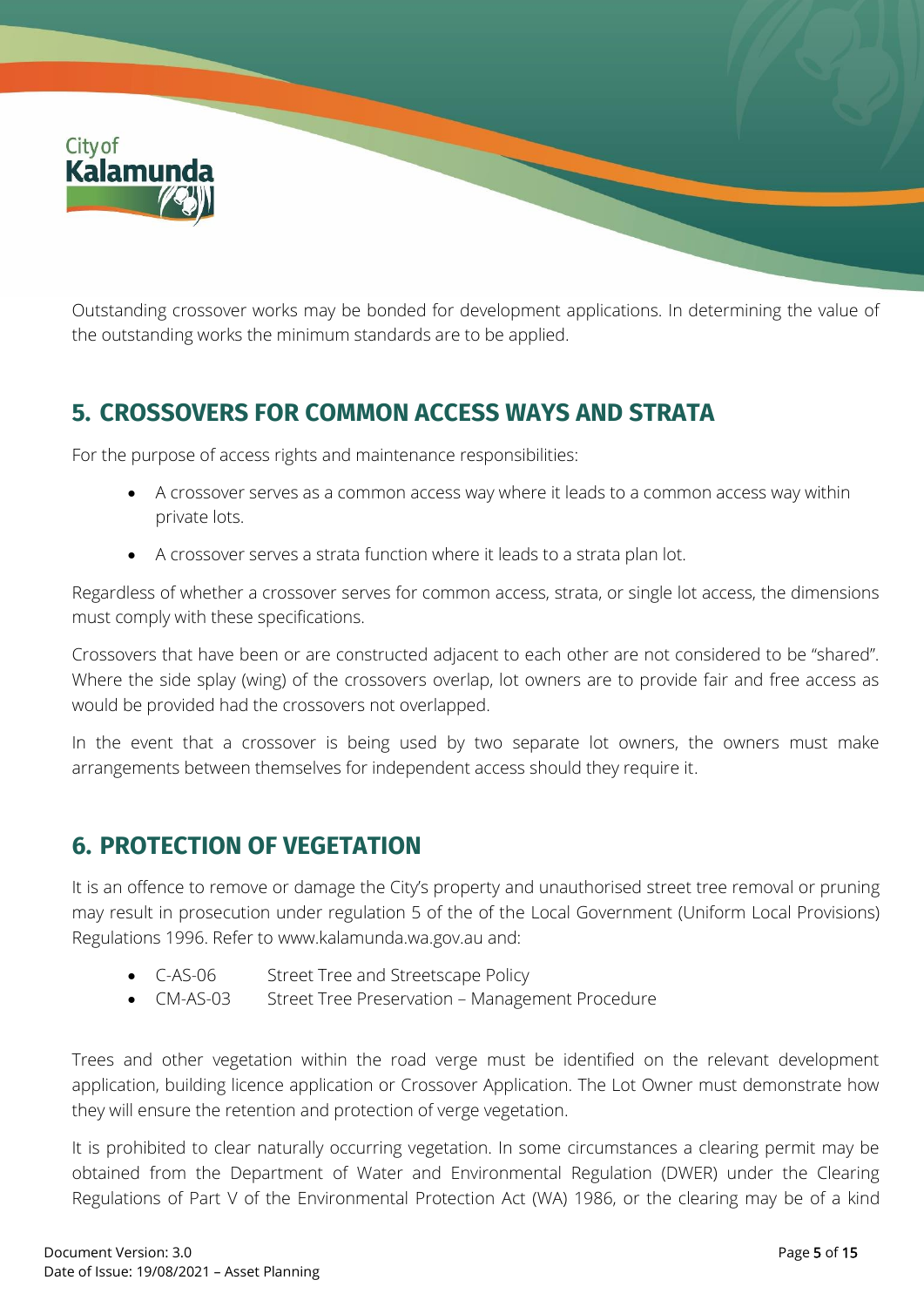

exempt in accordance with Schedule 6 of the Environmental Protection Act 1986 or Regulation 5 of the Environmental Protection (Clearing of Native Vegetation) Regulations 2004.

No work shall proceed involving removal of vegetation until written authority to do so is provided by the City. The Lot Owner must make every effort to seek alternatives that will not involve the removal of vegetation and must demonstrate in their application that no alternative is available. Subject to receiving the written authorisation for removal of vegetation, the Lot Owner will pay all costs associated with the removal of vegetation.

The City relies on the Lot Owner to maintain their verge neat and free of hazards. Refer to [www.kalamunda.wa.gov.au](http://www.kalamunda.wa.gov.au/) and:

- CM-AS -04 Streetscape Planting Management Procedure
- CM- AS-05 Verge Development Management Procedure
- CM-AS-06 Roadside Fire Mitigation Management Procedure

## **7. DRAINAGE**

As the crossover is located in the road verge, stormwater drainage from rain falling on the crossover and verge may flow onto the road or be channelled to existing drainage infrastructure. Drainage from within the lot boundary must be managed and detained to 100 year Average Rainfall Intensity (ARI) critical duration events. Discharge of stormwater is to be limited to pre-development flow calculated at five-year ARI critical duration and must be distributed and not a point discharge. This means that rain or overland flow that comes along or over the lot access way must be intercepted. It must not be allowed to run straight onto the crossover or verge.

Where the crossover crosses a swale or v-drain in the road reserve, pipes of class 2 or 4 RCP and headwalls may be provided and installed by the City to protect the drainage function, at the cost of the City. The pipes may require a cover of clean fill (installed by the City), and the lot owner will need to ensure the final grades of the crossover are designed to be higher than the resulting pipe and fill material.

The City will be responsible for maintaining the drainage infrastructure for the drainage within the road reserve.

Lot owners should consider the location of existing drainage infrastructure when designing and locating the crossover. Where the crossover impacts on drainage infrastructure other than a new v-drain crossing, the lot owner will be responsible for arranging for adjustments by the City and paying for costs incurred by the City.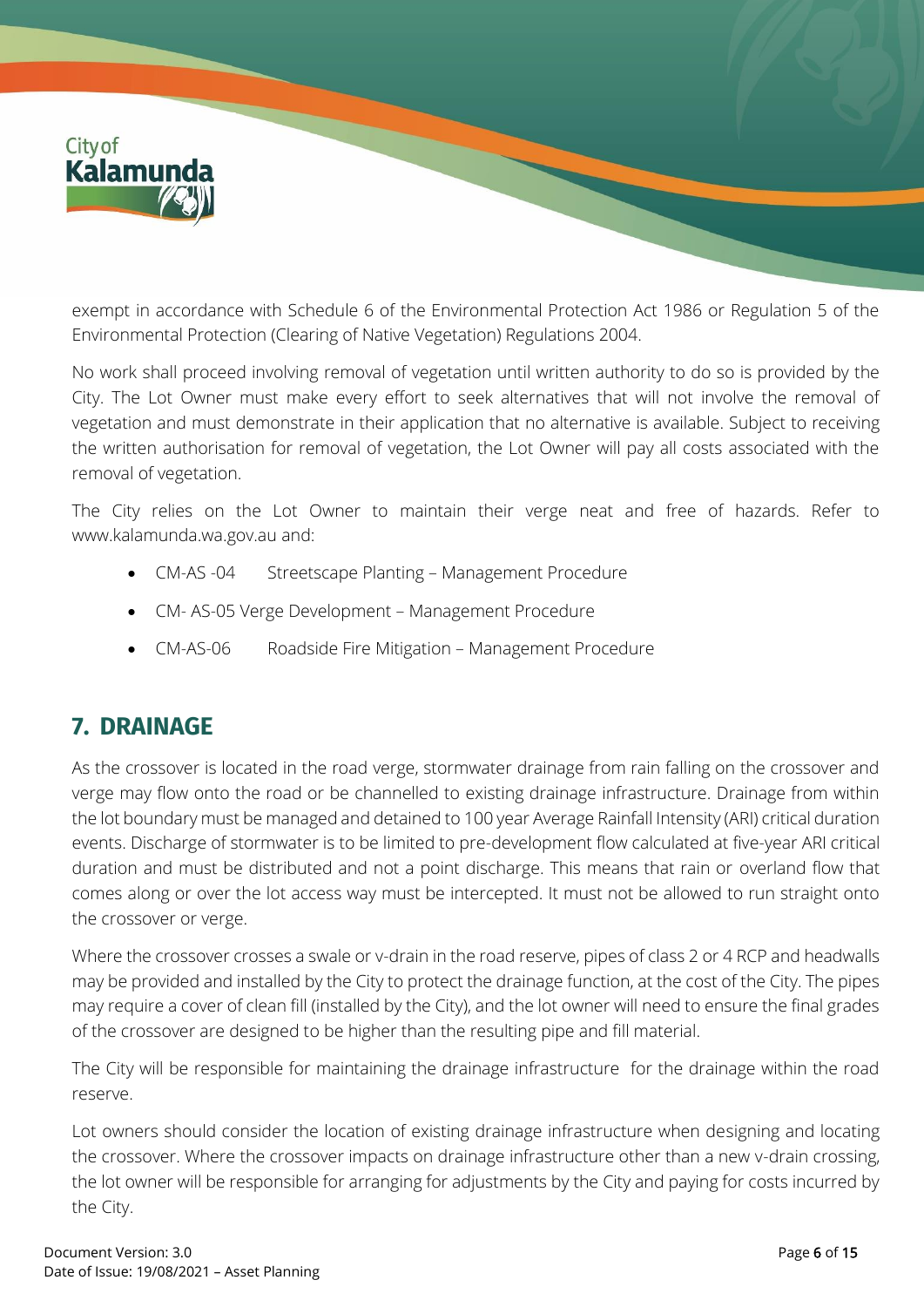

# **8. UTILITY SERVICES AND PUBLIC TRANSPORT**

Where the crossover impacts on utility services or public transport infrastructure, the lot owner will be responsible for arranging for adjustments by the relevant authority and paying for costs incurred by the authority.

Contact Dial Before You Dig by calling 1100 or registering o[n https://www.1100.com.au/,](https://www.1100.com.au/) before starting any excavation. This service will advise of potential utility services in the ground including electricity and gas. Follow the instructions received from the service providers.

## **9. POSITION, LEVELS AND DIMENSIONS**

Crossovers shall be designed and constructed in accordance with the City's Engineering Standard Drawings. These are available at

#### <https://kalamunda.wa.gov.au/building-development/city-assets/engineering-services>

Crossover locations, grades and positions are to comply with AS 2890: 2004 Parking Facilities, and with the WALGA Guidelines and Specifications for Residential Crossovers (WALGA, 2017), in particular sections: 3.3.1 Prohibited locations, 3.3.2. Sightlines to path users, 3.3.3 Distance to obstructions, 3.3.4 Sight distance to roadway traffic, and 4.1.4 Grades and levels.

For residential properties, crossover width shall be as follows:

- ➢ A minimum of 3m for all developments widening to a minimum of 6m at the road edge by the addition of two equal 1.5m x 1.5m wings.
- ➢ A maximum of 3m for lots with a frontage of 12.5m or less, except where the R-codes allows the construction of a double garage, in which case a maximum width of 4.5m applies.
- ➢ A maximum width of 6.0m for lots with a frontage in excess of 12.5m
- ➢ In regard to battle-axe developments; for a single battle-axe lot, the minimum driveway width is 3.0m (with provision of 0.5m garden bed for services) whereas for adjoining battle-axe lots, the combined driveway width shall be 6m.

Standard crossings shall be aligned at 90 degrees to the road. Crossovers should be positioned in approved locations, and such that vehicles exiting the crossover have unobstructed sightlines for pedestrians and road traffic.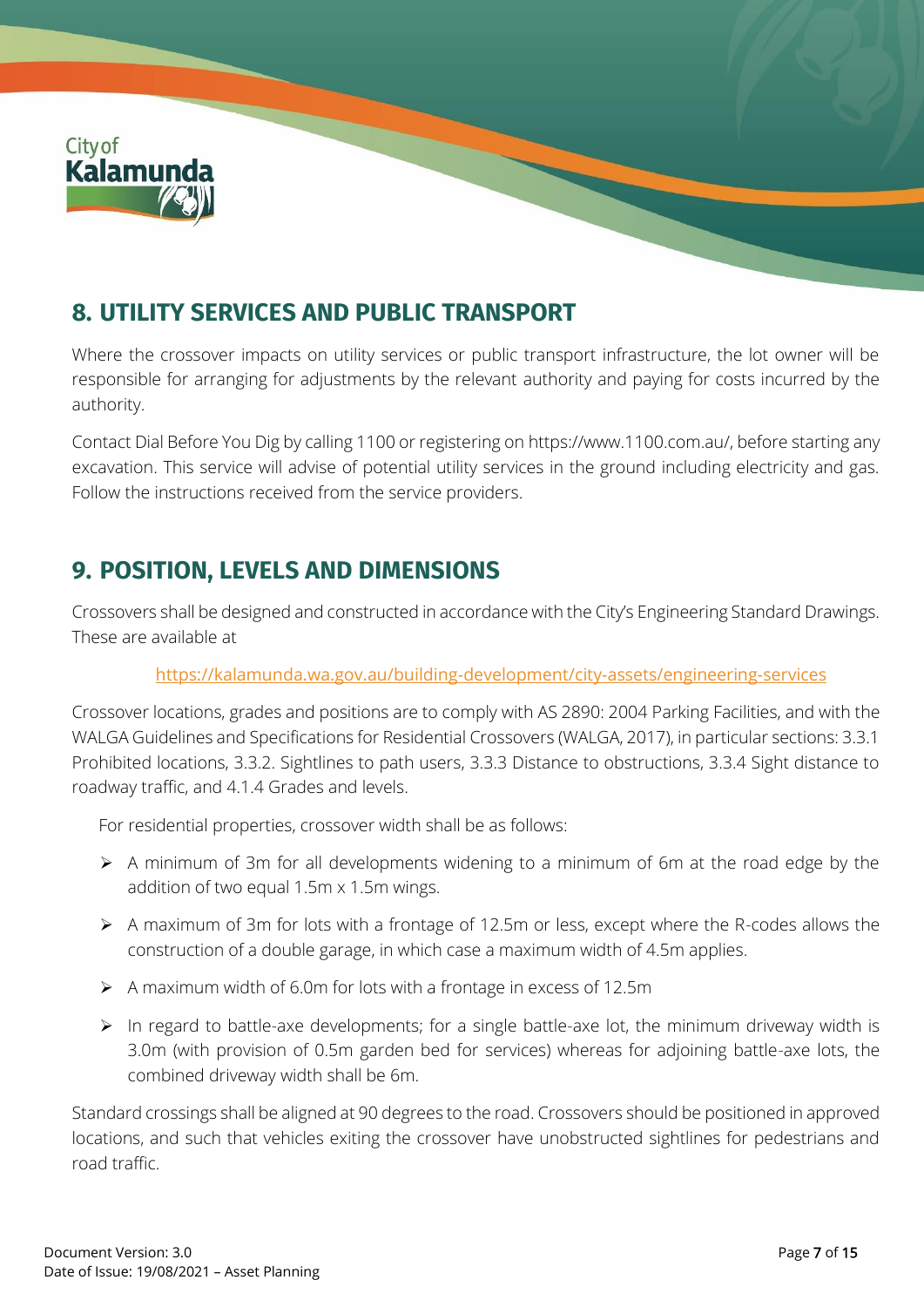

In special circumstances where the standard wing width cannot be achieved, an absolute minimum of 1.0m may be adopted.

#### **Primary Crossover**

Wider connections to the road, such as for high speed road environments, are subject to demonstrated need and require approval by the City.

For commercial properties, the width of the crossover at the property boundary should be between 5 metres and 11 metres wide. Commercial crossovers must be positioned at least 1.5 metres from any side boundary.

Commercial crossovers should not be joined to or shared with residential crossovers.

#### **Secondary Crossover**

A second crossover is permitted when all of the following conditions are met:

- ➢ The lot boundary facing the road is over 20 metres wide. For corner lots, the width can include both sides that face the road(s).
- ➢ All other requirements for the crossover are met as defined in the specification, including:
	- o All crossovers are located a minimum of 6.0 metres from the tangent point of the intersection.
	- o There is no impact to trees and naturally occurring vegetation.

Should a culvert be required for the secondary crossover, the construction and cost will be the responsibility of the lot owner.

The Total combined width of primary and secondary crossover shall not be wider than 9m at the property boundary and 15m at the road kerb as per the Residential Design Codes of Western Australia.

#### **Footpaths**

Constructed paths have priority through crossovers, and the new crossover is to meet flush with the path and not replace or cover it. If the existing path is in poor condition it may be replaced to City standard dimensions, at the approval of the City.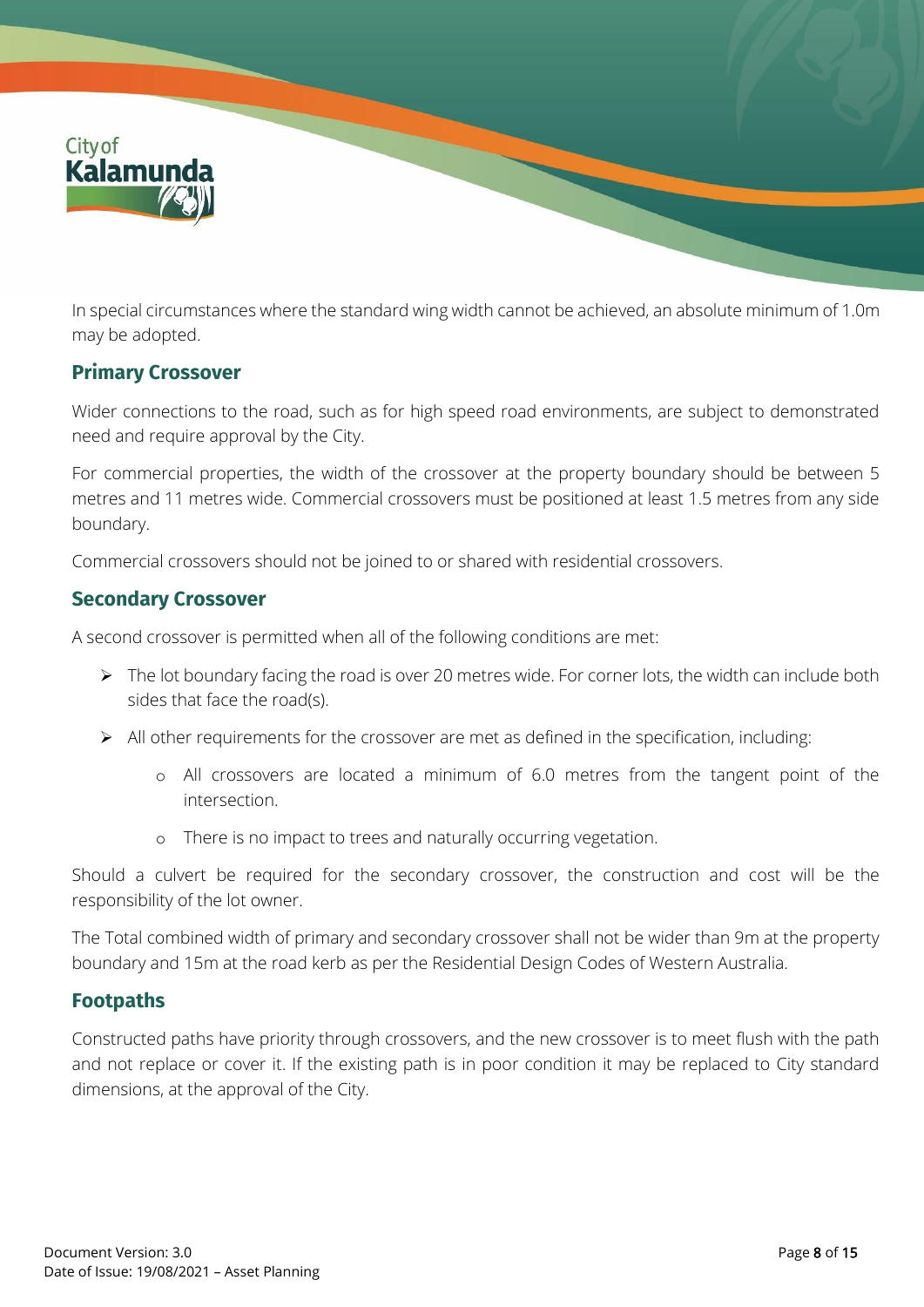

## **10. CONSTRUCTION**

Only the following materials may be used in the construction of a crossover's sealed surface:

- ➢ Asphalt,
- ➢ Concrete,
- $\triangleright$  New bricks or block paving,
- $\triangleright$  Cleaned recycled bricks or block paving, and
- ➢ Two-coat chip seal.

#### **Excavation**

Contact Dial Before You Dig by calling 1100 or registering o[n https://www.1100.com.au/,](https://www.1100.com.au/) before starting any excavation. This service will advise of potential utility services in the ground including electricity and gas. Follow the instructions received from the service providers.

The excavation, also known as box-out, should remove unsuitable materials from the crossover area and reveal the subgrade to the required construction levels. Roots should be cleanly cut and not ripped. Vegetation is not to be removed unless approval has been provided as outlined in "Protection of Vegetation".

The crossover should be constructed to meet and use existing mountable kerb (MK). Barrier kerb (BK) and semi-mountable kerb (SMK) must be removed and replaced with the crossover. Refer to the City's Engineering Standard Drawings for dimensions.

#### **Subgrade**

The subgrade is the material at the base of the excavation. This material should be compacted before placing the base course layer. The desired compaction level is 95% MDD. If the subgrade material contains a lot of clays or organic materials, the applicant should consider excavating further and constructing a thicker base course to support the crossover.

#### **Base Course**

The base course (the layer on the subgrade that supports the surfacing or kerb) is to be a minimum 150mm depth of material compacted to 95% MDD. The base course material is to consist of good quality, laterite gravel, crushed limestone or crushed rock road base, free of organic matter and free of lumps of clay. The material shall not contain excessive quantities of pyrites or foreign material.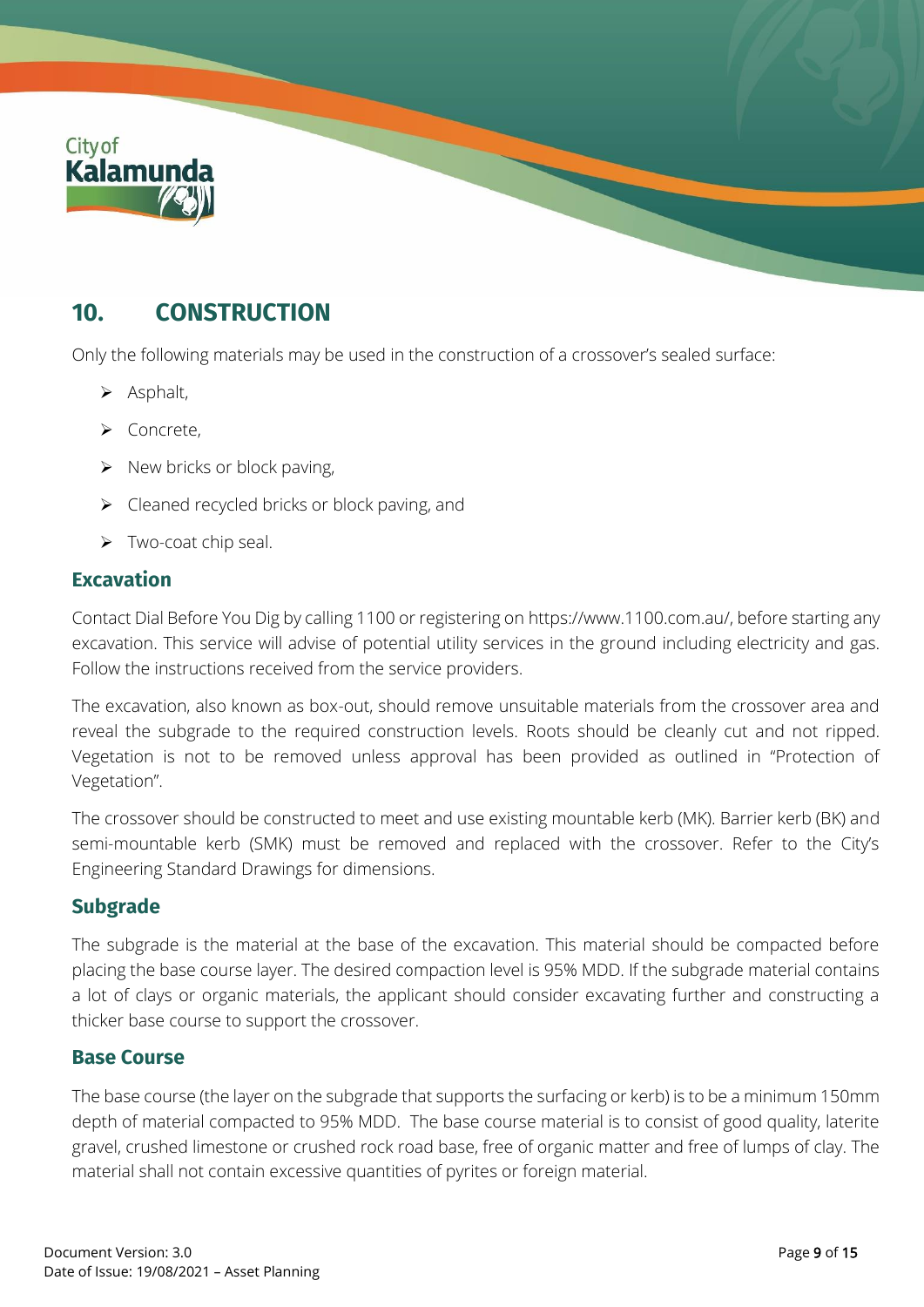

If a kerb is to be installed, the kerb will require a base course layer under it.

For more detail on the ideal material properties and construction standards refer to the IPWEA Local Government Guidelines for Subdivisional Development available at

<https://www.planning.wa.gov.au/publications/6439.aspx>

### **Asphalt Surfacing**

Construct the asphalt surface on the compacted base course. A tack coat may be needed. The asphalt surfacing is to consist of a minimum of 25mm thick of asphaltic concrete.

If recycled asphalt is desired, it must include fresh binder to ensure the material binds.

Constructed paths have priority through crossovers, and the new asphalt surfacing is to meet flush with the path and not replace or cover it. If the existing path is in poor condition it may be replaced to City standard dimensions, at the cost of the lot owner, and at the approval of the City.

#### **Concrete Surfacing**

Construct the concrete surface on either the base course layer or suitably compacted and prepared subgrade. The concrete shall have a minimum thickness of 100mm and compressive strength of 32MPa. Commercial crossings shall be a minimum of 150mm thick reinforced with F62 mesh or equivalent, with concrete compressive strength minimum 32MPa.

The concrete crossing is to be ruled with a jointing tool in approximately 1.8 to 2.0 metre sections. Concrete may be trowelled, broomed, coloured, stamped, or otherwise treated provided the surface is non-slip and does not create trip hazards.

Two expansion joints are required as a minimum, one at the property boundary and another between the road kerb and the crossover.

Constructed paths have priority through crossovers. The new concrete crossover must clearly delineate the constructed path through the crossover by means of colour variation or jointing. The crossover must be flush with the path. If the existing path is in poor condition it may be replaced to City standard dimensions, at the cost of the lot owner, and at the approval of the City.

#### **Brick or Paver Surfacing**

Construct brick or paver surfacing on the compacted base course. Sand may be used to aid paving levels. Provide haunching around the edges to support the edge of the surfacing. The minimum depth of haunching is 100mm extending 200mm under the header course of paving. Paving blocks or bricks are to be designed for the purpose of carrying vehicular traffic.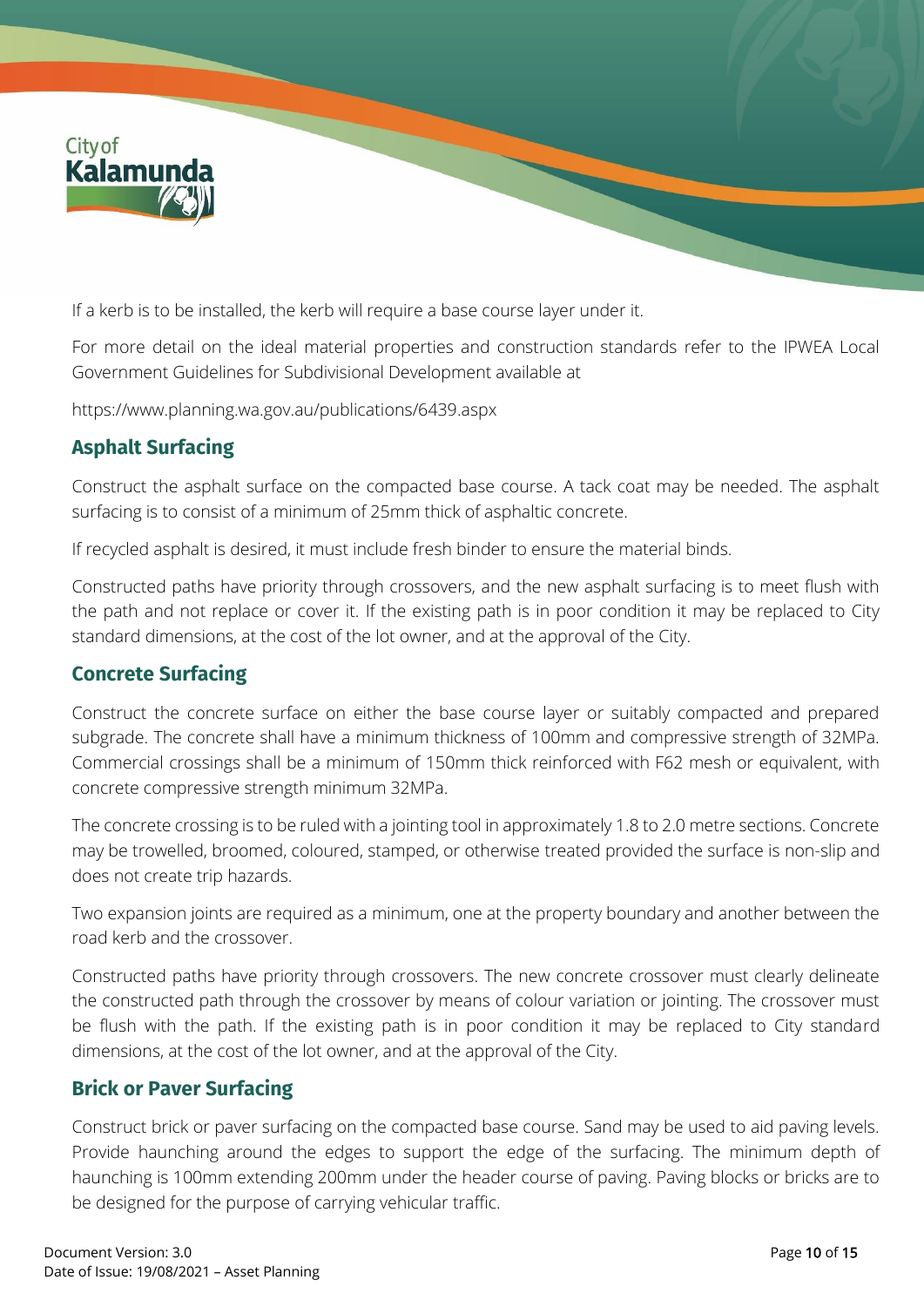

Where bricks or pavers are used as an edge feature (header) to any crossover, the header must be haunched.

Constructed paths have priority through crossovers, and the new brick or paver surfacing is to meet flush with the path and not replace it. If the existing path is in poor condition it may be replaced to City standard dimensions, at the cost of the lot owner, and at the approval of the City.

## **Two-coat Chip Seal**

Construct a two-coat chip seal on the compacted base course. Use materials suited to road surfacing.

Ensure loose chip is prevented from spreading on the road and paths, and regularly clean loose chip and dispose it.

## **Edging**

Edging consists of edge restraints including side kerbing. Edging is recommended on the sides of asphalt crossovers to provide definition of the crossover, to assist drainage, and to provide support to the edge of seal.

Edging can be constructed in concrete (such as a kerb), brick pavers, timber or similar. Raised edging must direct surface drainage to a designed drainage structure (soakwell or detention basin). Raised edging must not be constructed across a path. Flush edging permits free drainage. The overall design of the crossover and surrounding area needs to consider the drainage needs.

Edging must be constructed with a minimum 150mm thickness of base course material under the kerb. The recommended specification for edging is 200mm wide by 150mm deep, 25MPa concrete. For asphalt crossovers, as an alternative to edging, the asphalt edge may be 'rolled over' using a suitable steel roller to creating an edge support.

## **Kerbing**

Kerbing is the road edge formation and is usually one of: mountable kerb, semi-mountable kerb, barrier kerb, or just edge of seal (no kerb). The crossover should be constructed to meet and use existing mountable kerb. Other kerbing is to be removed using a masonry saw.

Where either a semi-mountable or barrier kerb exists along the road:

- Concrete crossovers are to replace the kerb. At the edge of road seal the crossover is to provide a 20mm lip above the seal height.
- Asphalt crossovers and brick or paver crossovers will require a concrete beam installed at the edge of the road way. The concrete beam is to provide a 20mm lip above the road seal height.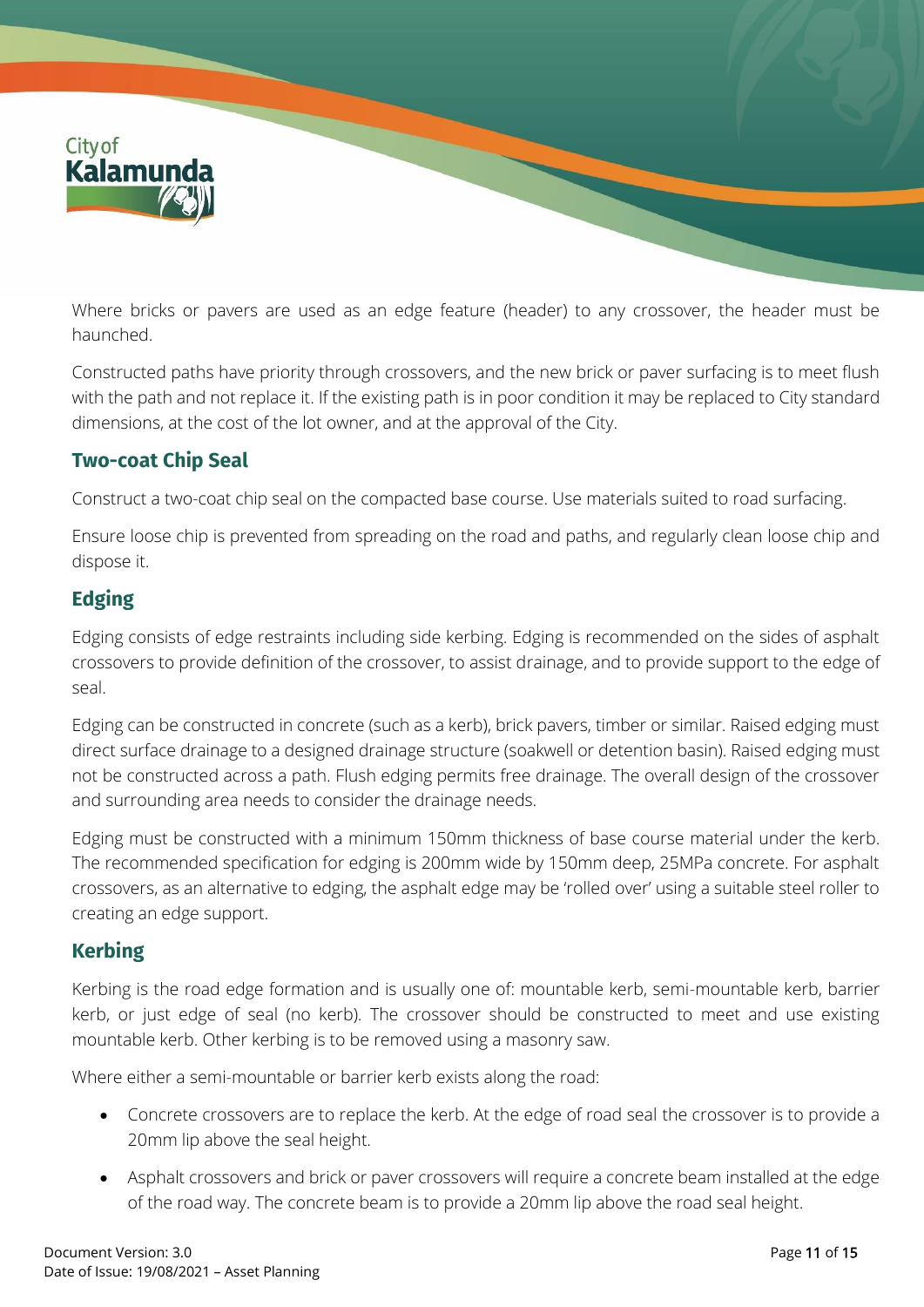

Where no kerb exists along the road:

- Asphalt crossovers are to join flush with the edge of road seal
- Concrete crossovers are to join the edge of road seal, providing a 20mm lip above the road seal height.
- Brick and Paver crossovers must have a concrete beam installed between the road seal and brick paving to crossover.

Where a mountable kerb exists along the road:

• All crossovers are to join flush with the mountable kerb

#### **Completion of Work**

On completion of work, all surplus materials and construction debris is to be removed and the site of the works left clean and tidy.

If the work qualifies for a contribution from the City, the applicant may now request the contribution.

## **11. FINANCIAL CONTRIBUTION**

Upon completion of the crossover, the lot owner pays their contractors and suppliers. The lot owner may then submit an application in writing to the City requesting the crossover contribution, using the attached form.

Applications for a crossover subsidy must be received within 6 months of the completion of the crossover.

A copy of the contractor's receipt (for the section from the front boundary to the edge of the road) must be attached to the application for audit requirements.

On receipt of the application, the crossover will be inspected by the City. If the crossover conforms to these specifications, the City will issue payment for the amount of the contribution.

The contribution amount is the lesser of:

- o Half the cost of the crossover works, and
- o The maximum amount of \$428 as listed in the 2020/2021 Schedule of Fees and Charges for constructing a standard 3m wide grey concrete crossover as per Local Government Act 1995 and Local Government (Uniform Local Provisions) Regulations 1996.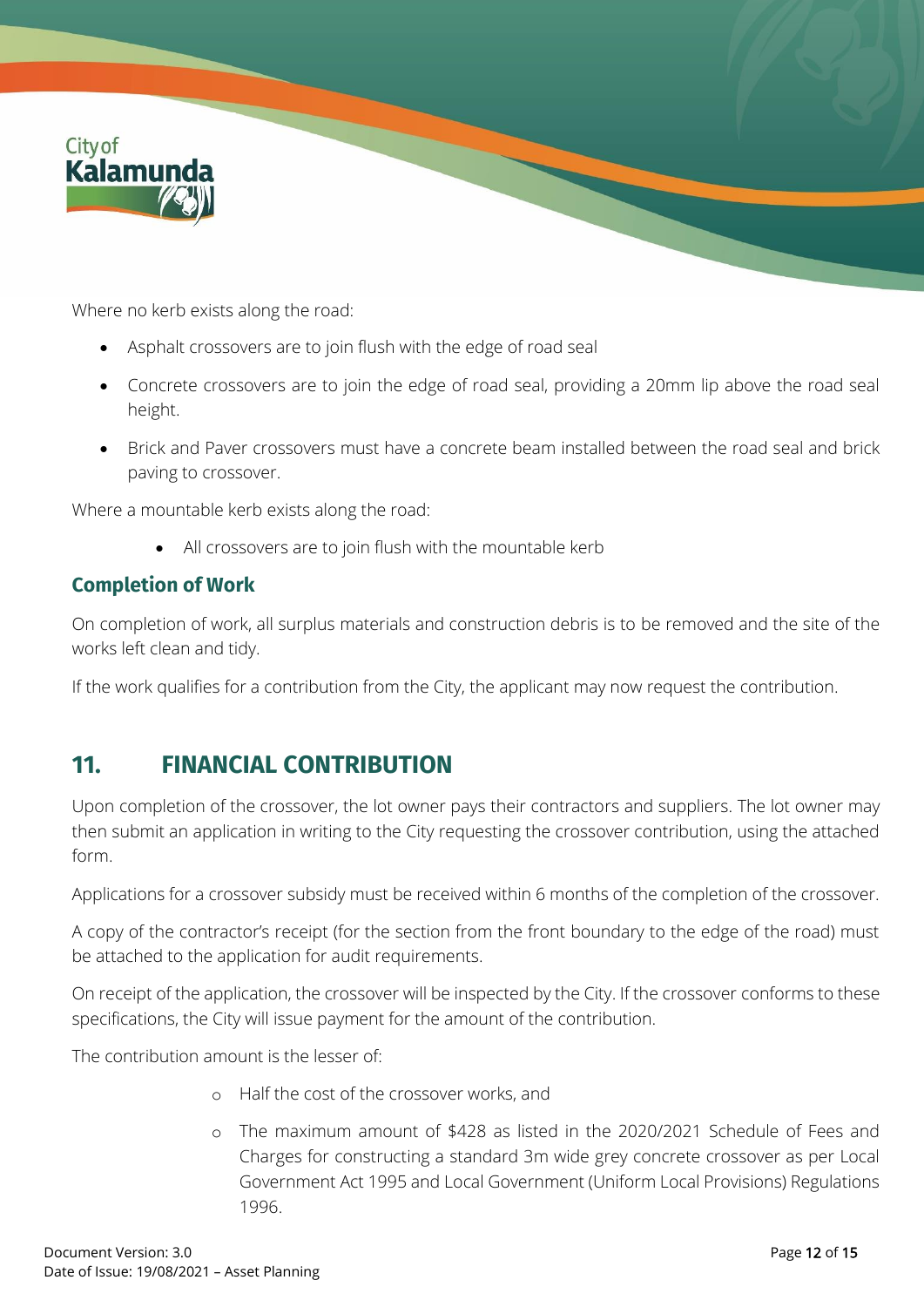

The contribution relates only to the first crossover to service the property. The City will not provide a contribution towards construction of a second crossover on the same lot. Crossover works for development applications and subdivisions are not eligible for financial contribution.

## **12. COMPLIANCE**

Any new crossovers constructed from 1 January 2018 and found to be not in compliance with this Specification will need to be rectified at the Lot Owner's expense.

Please refer to City of Kalamunda's Verge Landscaping Conditions for Verge landscaping treatments.

## **13. ENQUIRIES**

Enquiries may be directed to the Asset Services team by calling the City on 9257 9999 or emailing [enquiries@kalamunda.wa.gov.au.](mailto:enquiries@kalamunda.wa.gov.au)

## **14. REFERENCES**

- Cardno, 2017, WALGA Guidelines and Specifications for Residential Crossovers. Available at [https://www.walga.asn.au/getattachment/Policy-Advice-and-](https://www.walga.asn.au/getattachment/Policy-Advice-and-Advocacy/Infrastructure/Roads/WALGA-Crossover-Guidelines-rev1-1.pdf.aspx?lang=en-AU)[Advocacy/Infrastructure/Roads/WALGA-Crossover-Guidelines-rev1-1.pdf.aspx?lang=en-AU](https://www.walga.asn.au/getattachment/Policy-Advice-and-Advocacy/Infrastructure/Roads/WALGA-Crossover-Guidelines-rev1-1.pdf.aspx?lang=en-AU)
- City of Kalamunda, 2017, Engineering Standard Drawings. Available at

<https://kalamunda.wa.gov.au/building-development/city-assets/engineering-services>

- Institute of Public Works Engineering Australasia (IPWEA), 2012, Local Government Guidelines for Subdivisional Development available fro[m www.ipwea.asn.au.](http://www.ipwea.asn.au/)
- Main Roads WA, 2015, Driveways. Available at

[https://www.mainroads.wa.gov.au/globalassets/technical-commercial/working-on](https://www.mainroads.wa.gov.au/globalassets/technical-commercial/working-on-roads/traffic-management/traffic-management-for-events-code-of-practice.pdf)[roads/traffic-management/traffic-management-for-events-code-of-practice.pdf](https://www.mainroads.wa.gov.au/globalassets/technical-commercial/working-on-roads/traffic-management/traffic-management-for-events-code-of-practice.pdf)

• Western Australian Planning Commission, 2015, State Planning Policy 3.1 Residential Design Codes. Available at<https://www.planning.wa.gov.au/residential-design-codes.aspx>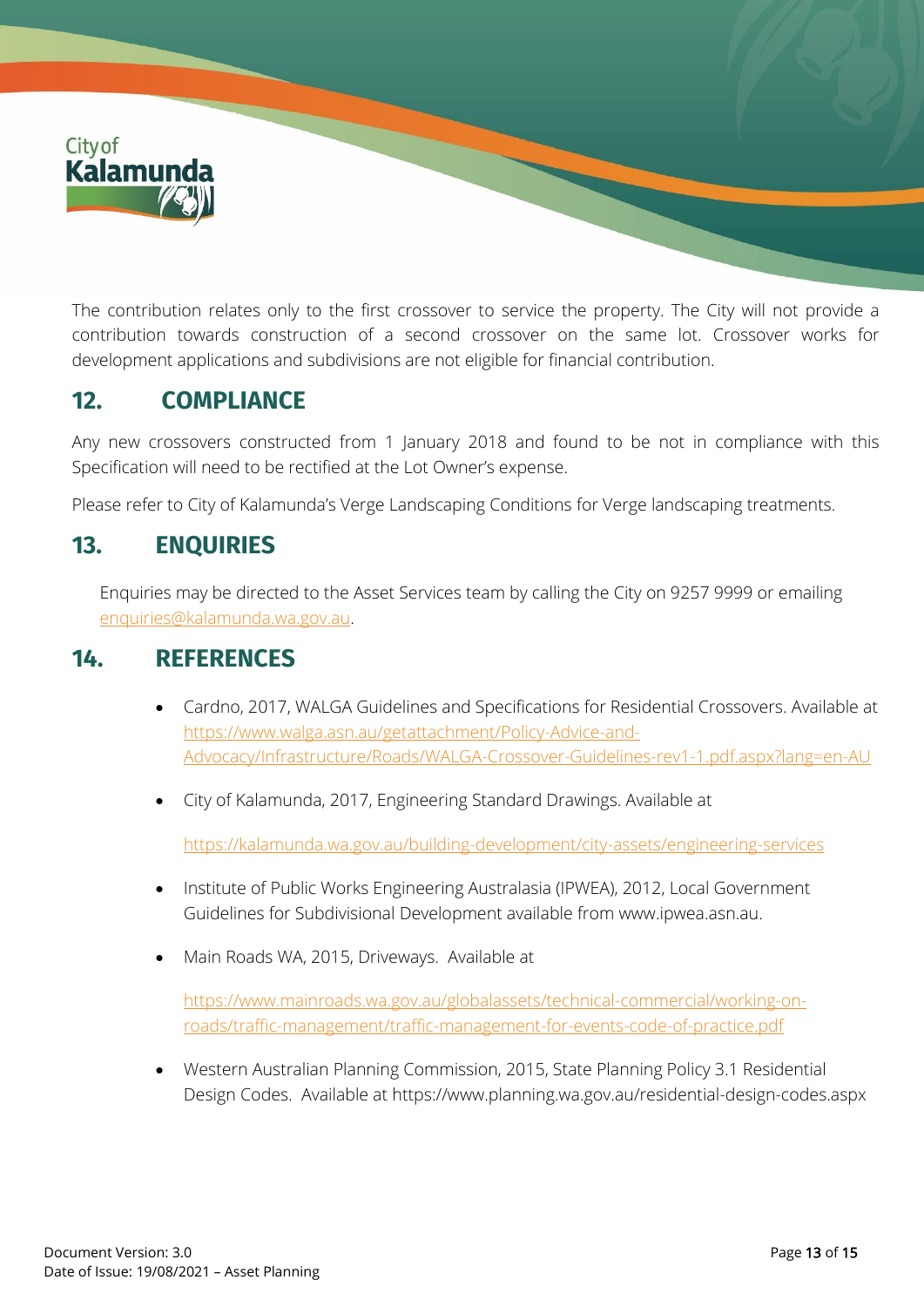

# **Request for Crossover Contribution**

Please Note: copies of invoices relating to the crossover construction must be included with this form, to allow for the application process to commence.

| Lot Owner's Name:              |                                                                                               |
|--------------------------------|-----------------------------------------------------------------------------------------------|
| Phone:                         |                                                                                               |
|                                |                                                                                               |
| Email:                         |                                                                                               |
| Postal Address:                |                                                                                               |
|                                |                                                                                               |
| Address of property being      |                                                                                               |
| claimed for:                   |                                                                                               |
| Lot Owner's Signature:         |                                                                                               |
| Date:                          |                                                                                               |
| For EFT, please supply:        |                                                                                               |
| Bank:                          |                                                                                               |
| <b>BSB and Account Number:</b> |                                                                                               |
| Account Name:                  |                                                                                               |
|                                | Please ensure these details are provided, as payments can only be provided via direct credit. |

#### **OFFICE USE ONLY**

| Inspector's Report:                            |  |
|------------------------------------------------|--|
| Sign and Date for<br>Authorisation of Payment: |  |

Enquiries may be directed to the Asset Services team by calling the City on 9257 9999 or emailing [enquiries@kalamunda.wa.gov.au.](mailto:enquiries@kalamunda.wa.gov.au)

Please allow three weeks for the processing of this application.